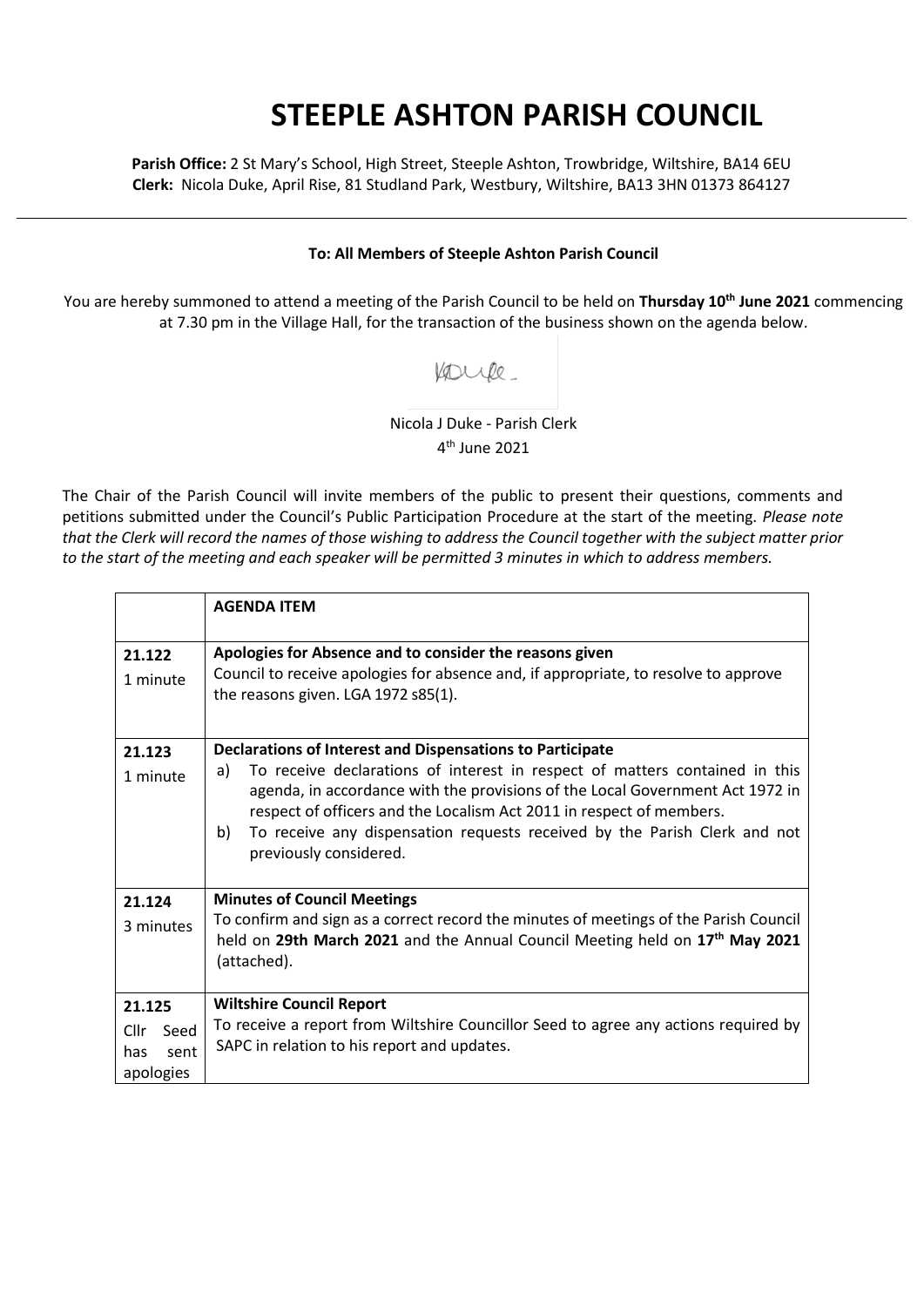| 21.126                  | <b>Planning Applications</b>                                                                                                                                                                                                                                                                                                                       |
|-------------------------|----------------------------------------------------------------------------------------------------------------------------------------------------------------------------------------------------------------------------------------------------------------------------------------------------------------------------------------------------|
| 20                      | To consider the below listed application:                                                                                                                                                                                                                                                                                                          |
| minutes                 | 21/02296/LBC - The Sanctuary 9 Dark Lane North Steeple Ashton Trowbridge<br>Wiltshire BA14 6EY - (Retrospective application for) alterations to Grade II* listed<br>building dwellinghouse.                                                                                                                                                        |
|                         | To receive and consider planning applications received after the issue of the agenda<br>(where the response time falls outside of the meeting schedule).                                                                                                                                                                                           |
| 21.127<br>20<br>minutes | Parish Council Accounts Year Ending 31 <sup>st</sup> March 2021 (report attached)<br>a) To receive and consider the Annual Internal Audit Report from the Internal<br>Auditor; reviewing its findings and the effectiveness of the system of internal<br>control                                                                                   |
|                         | b) To prepare and approve Section 1; parts 2 & 3 (Annual Governance Statement<br>2020/2021) of the AGAR                                                                                                                                                                                                                                            |
|                         | To consider Section 2; parts 2 & 3 (Accounting Statements 2020/2021) of the<br>C)<br><b>AGAR</b>                                                                                                                                                                                                                                                   |
|                         | To approve Section 2; parts 2 & 3 (Accounting Statements 2020/2021) of the<br>d)<br>AGAR; signing and dating the statements accordingly                                                                                                                                                                                                            |
|                         | To agree and set the dates for the period of public inspection (proposed copy<br>e)<br>attached)                                                                                                                                                                                                                                                   |
| 21.128<br>5 minutes     | <b>Business Continuity Motion</b><br>To consider resolving the below motion to provide for business continuity:                                                                                                                                                                                                                                    |
|                         | This council resolves that:                                                                                                                                                                                                                                                                                                                        |
|                         | (a) Should the council be unable to meet for whatever reason, the Clerk be given<br>delegated authority to progress all ongoing matters and projects and authorise all<br>regular payments and incur expenditure in line with the council's agreed budget.                                                                                         |
|                         | (b) Any decisions taken under resolution (a) above will be taken, whenever possible,<br>in consultation with the Chairman and Vice Chairman of council. A record of all<br>decisions and expenditure incurred under delegated authority will be kept and<br>reported to members when the council next meets.                                       |
|                         | (c) The authority to decide the council's response to planning applications be<br>delegated to the Clerk, in consultation with the Chair of the Council and the<br>designated Planning Lead Member. Members of the Parish Council will be informed<br>of applications out for consultation and will be invited to submit comments to the<br>Clerk. |
|                         | (d) The provisions outlined in resolutions (a-c) above will override any requirements<br>to the contrary in the council's standing orders, financial regulations or terms of<br>reference.                                                                                                                                                         |
| 21.129                  | <b>Assets of Community Value</b>                                                                                                                                                                                                                                                                                                                   |
| 20<br>minutes           | To receive information on applying to list facilities as Assets of Community Value and<br>consider whether to submit an application to so list the public house in Steeple<br>Ashton (The Longs Arms) (information attached).                                                                                                                      |
| 21.130                  | <b>Councillor Reports</b>                                                                                                                                                                                                                                                                                                                          |
| 10                      | To receive and reports and update from members (for information only)                                                                                                                                                                                                                                                                              |
| minutes                 |                                                                                                                                                                                                                                                                                                                                                    |
|                         |                                                                                                                                                                                                                                                                                                                                                    |